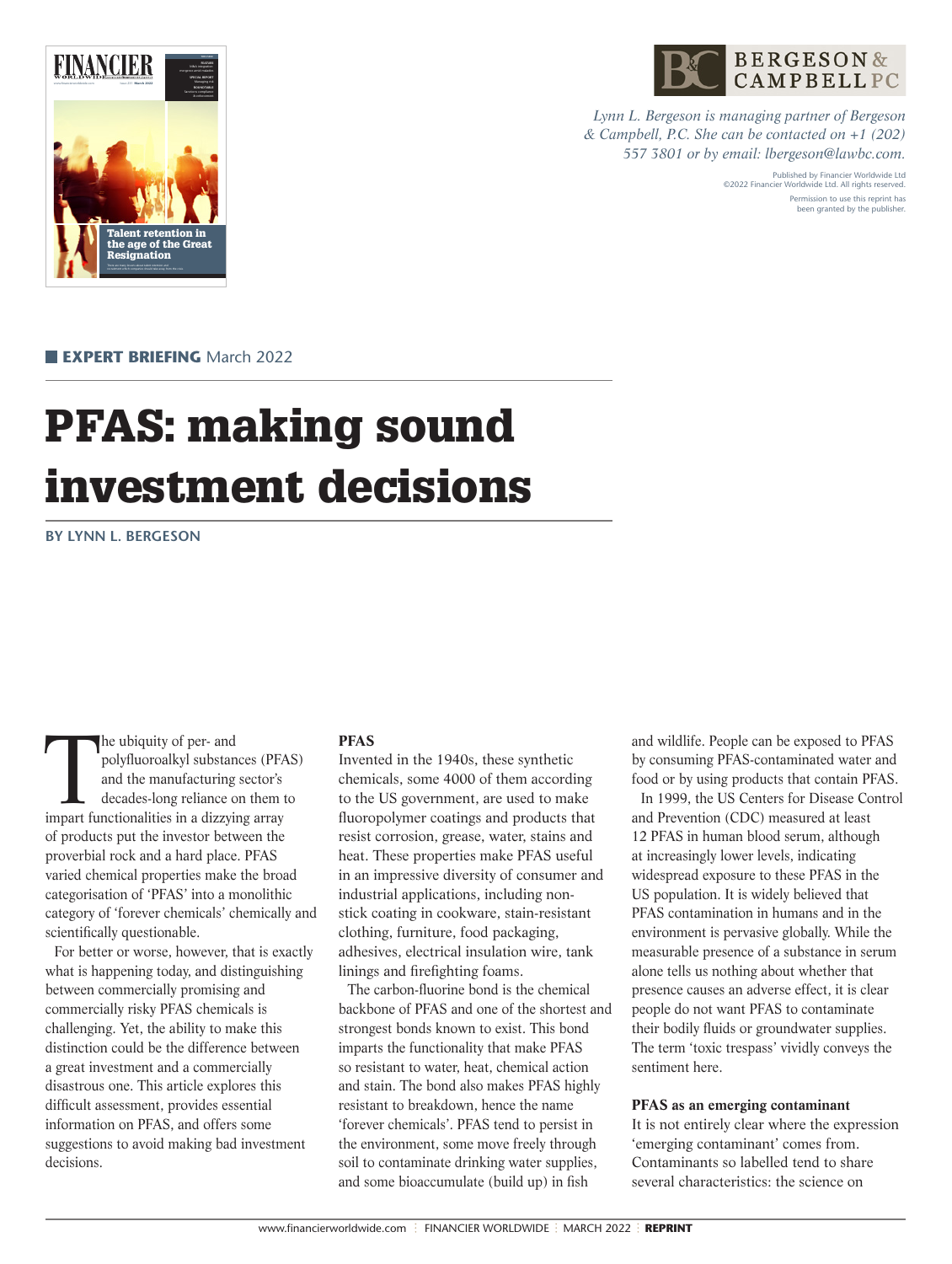## **REPRINT**

#### Finance & Investment

them is evolving, potential exposure or contamination is pervasive, traditional governance systems tend to be lagging with respect to assessing their status, communicating risk about them is challenging and there is at least some evidence that suggests exposure to them may cause adverse effects. PFAS checks all of these boxes. About a decade or so ago, manufactured nanomaterials were 'emerging contaminants', a moniker as misplaced today as it was then.

A high-profile case about 20 years ago got the ball rolling. Plaintiffs, landowners, sued a certain chemical manufacturer of two of the most notorious PFAS: perfluorooctane sulfonate (PFOS) and perfluorooctanoic acid (PFOA). They alleged injuries from contaminated drinking water from a PFOA manufacturing site located in Parkersburg, West Virginia. The court later certified the plaintiffs as a class, and the parties settled in 2004. The settlement included an agreement to create a Science Panel to evaluate potential links between exposure to PFOA and PFOS and adverse human health effects. In 2011, the Science Panel determined a probable link between PFAS exposure and certain diseases, including kidney and testicular cancer, thyroid disease and other adverse health effects. The 2019 film 'Dark Waters' was Hollywood's fictionalised depiction of the case.

Since then, litigation has exploded. In addition to suing manufacturers of PFAS, targets now include a growing number of product manufacturers that use or used PFAS in their products. Cookware, carpet, furniture and firefighting foam manufacturers (and users) are included, and many others. PFAS-containing aqueous film-forming foams (AFFFs) in particular have been the target of much litigation. Claims include property damage and bodily injury, or the likelihood of future injury. Plaintiffs typically seek compensatory damages, medical monitoring, punitive damages and injunctive relief.

PFAS detractors have been very successful in influencing federal and state governments to address PFAS contamination. At the federal level, the Biden administration has significantly strengthened its commitment to addressing PFAS. It issued its 'PFAS Strategic Roadmap: EPA's Commitments to Action 2021-2024' last October. The Roadmap

outlines dozens of regulatory initiatives intended to address PFAS contamination. Congress has gotten into the act, as several measures included in defence appropriation actions have resulted in targeted regulatory actions implemented by the US Environmental Protection Agency (EPA).

The most notable action was last year's proposed Toxic Substances Control Act (TSCA) Section 8 reporting rule that requires "each person who has manufactured" a PFAS since January 2011, in any quantity, without exemptions, to report certain information to EPA. As written, the proposal would have staggering implications both for those required to report and for EPA. The agency will be required to review and take action on an avalanche of information submitted in response to the rule, much of which is expected to be of little value as submitters struggle to find meaningful information in old records (where available) that were not intended to capture such information. Similar initiatives are emerging in the European Union (EU), the UK and elsewhere globally, but less aggressively.

#### **Problems PFAS cause investors**

Legal practitioners, armed by science, have been quick to note that PFAS are extraordinarily diverse and there is no 'onesize-fits-all' approach to regulation. PFAS detractors have been less discriminating. A rigorous commitment to science is essential to ensure PFAS that enable life-saving medical devices, facilitate low-emission vehicles, or serve some other laudable societal purpose are recognised in their own right and not thrown overboard purely on the basis of a carbon-fluorine bond.

The inclusion of thousands of chemical substances in a single, undifferentiated group for any purpose is scientifically unsupportable. Each PFAS has its own unique chemical identity and toxicological profile, and structural differences in carbon chain length, degree of fluorination, chemical structure, and chemical functional group will have significant implications for the substance's mobility, fate, and degradation in the environment and toxicity in biological systems. While some grouping is scientifically supportable, PFAS are far from fungible.

The public tends to ignore these important differences. They are aided by government agencies and other detractors that do little to blunt the relentless push to categorise all PFAS as 'forever chemicals', regardless of the diversity of important chemical identity characteristics or chemical-specific properties undeserving of this prejudicial label. After all, elements, including oxygen, iron and lead, are 'forever chemicals'. What can make an element like lead potentially harmful is not its longevity, but its other properties.

This inconvenient reality poses significant challenges for investors, insurers, bankers and others needing to make informed judgments about potential business risks. That a target of an acquisition or divestiture, or applicant for Series A or B funding or a bank loan or any other investment opportunity happens to have some nexus to PFAS should not be a dealbreaker. Indeed, no inference should be drawn from the term 'PFAS' in the absence of more information.

Below are a few suggestions to assist investors in making informed decisions.

*Ensure a chemist is part of the team.*  Given the complexity of chemical speciation issues, especially with regard to PFAS, it is critical that a chemist be part of the team. An experienced chemist will be able to analyse the chemical identity of a PFAS and assess its structure, toxicological profile and other information to determine if the PFAS is likely to pose liability issues.

*Insist upon detailed information regarding chemical feedstocks.* Detailed chemicalspecific information is essential. A checklist approach – are PFAS part of the raw materials? and similarly broad questions – is devoid of meaning in any scientific sense and supports a narrative that 'cancels' a class of chemicals for unsupportable reasons.

*Be prepared to engage in expanded due diligence.* Because the universe of PFAS is so large (and even larger in the EU because the Organisation for Economic Co-operation and Development (OECD) defines PFAS more generously than does the US government) and because PFAS is an 'emerging contaminant', it is reasonable to assume that there may not be much information on a particular PFAS. Your team may need to conduct additional research to explore the potential toxicity and environmental fate tendencies of the